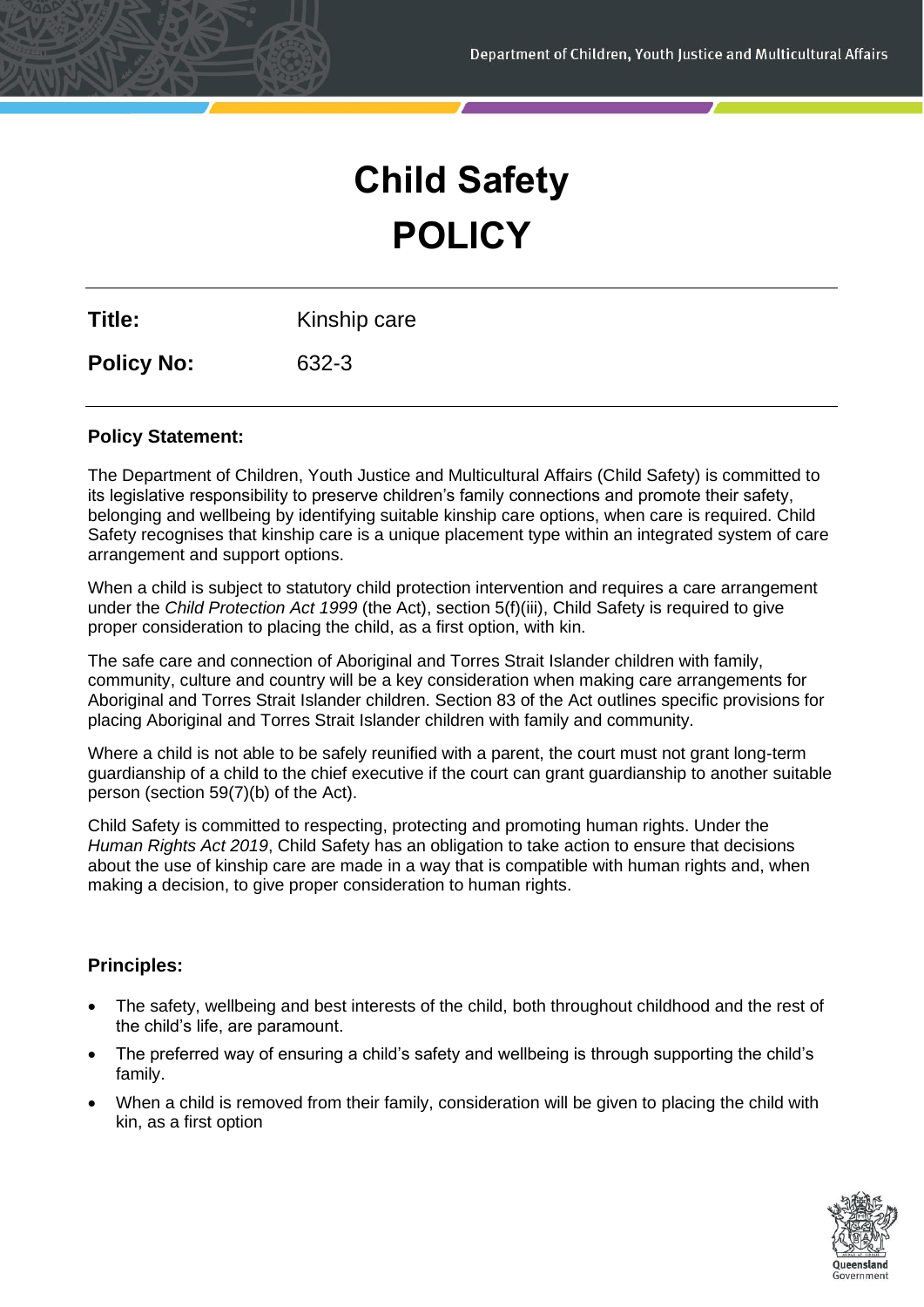- Proper consideration will be given to placing the child with family members or people of significance to the child, with the appropriate approval processes being followed.
- Child Safety staff will act and make decisions in a way that is compatible with human rights and obligations under the *Human Rights Act 2019*.
- The five elements of the Aboriginal and Torres Strait Islander Child Placement Principle (prevention, partnership, placement, participation and connection) under section 5C of the Act apply to all processes, decision and actions taken for an Aboriginal or Torres Strait Islander child.

#### **Objectives:**

This policy aims to ensure that:

- proper consideration is given to placing the child, as a first option, with kin, by ensuring all reasonable efforts are made by Child Safety, or a service provider on the Child safety's behalf, to adequately identify potential kinship carers for the child.
- kinship assessments acknowledge the child's pre-existing relationship with the kinship carer and are collaborative, supportive and partnership based, while being thorough and having the child's safety and wellbeing as the paramount consideration.
- the kinship carer's strengths, potential stressors and support needs are identified to enable the provision of active assistance and encouragement to enhance the stability of the care arrangement.
- kinship carers are provided information and actively supported to provide a positive, stable care environment for children requiring a care arrangement that meets the Statement of Standards for the standards of care.

#### **Scope:**

This policy refers to kinship carers and to children subject to statutory intervention who require a care arrangement under a care agreement, or who are subject to an assessment order or an order granting custody or guardianship of the child to the chief executive under the Act, including a temporary custody order or transition order.

Schedule 3 of the Act defines kin as 'any of the child's relatives who are persons of significance to the child, and anyone else who is a person of significance to the child'. An approved kinship carer is a person related to the child or a member of a child's community and considered by the child to be family or of significance to them, who is approved by the department to provide an out-of-home care placement for the child.

For an Aboriginal and Torres Strait Islander child, a kinship carer may include another Aboriginal person or Torres Strait Islander who is a member of, or compatible with, the child's community or language group.

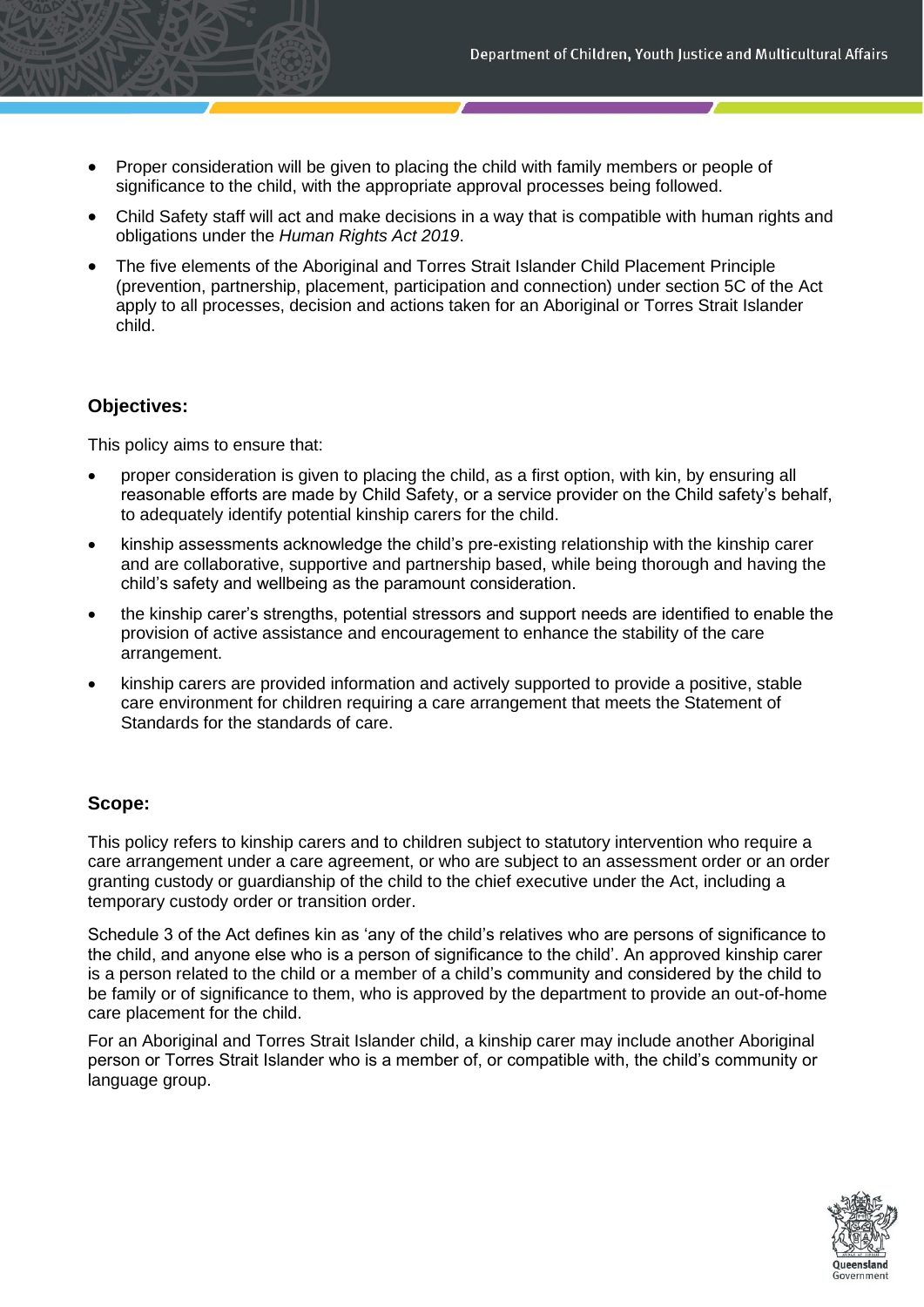# **Roles and Responsibilities:**

- Child Safety may place a child in the care of an approved kinship carer (section 82(1)(a) of the Act) or with a provisionally approved carer (section 82(1)(e) of the Act).
- Child Safety is required to ensure that placement decisions for Aboriginal and Torres Strait Islander children are consistent with the child placement principle.
- The Child Safety Service Centre (CSSC) manager is responsible for deciding an application for approval as a kinship carer and for granting provisional approval as a carer when necessary.
- The duty executive officer is responsible for decisions in relation to a person's suitability to become a provisionally approved carer outside business hours.
- The senior team leader, CSSC manager, or Child Safety After Hours Service Centre senior team leader or manager is responsible for approving the decision to place the child with an approved kinship carer or provisionally approved carer.
- Where a kinship carer is affiliated with a non-government foster and kinship care service, the service is responsible for the assessment, training (if required) and support of the carer in accordance with Child Safety's regulation of care processes and the organisation's service agreement and care service licensing requirements.
- The procedures that give effect to this policy are outlined in the Child Safety Practice Manual, Provide and review care, and associated resources.

#### **Authority:**

*Child Protection Act 1999*, sections 4, 5B(h), 5BA, 5C, 6, 6AA, 6AB, 7, 74, 82(1)(a) and (e), 83, 83A, 122, 133.

Child Protection Regulation 2011, section 23.

#### **Delegations:**

Refer to instruments of delegation for information on delegations for decision-making under the Act.

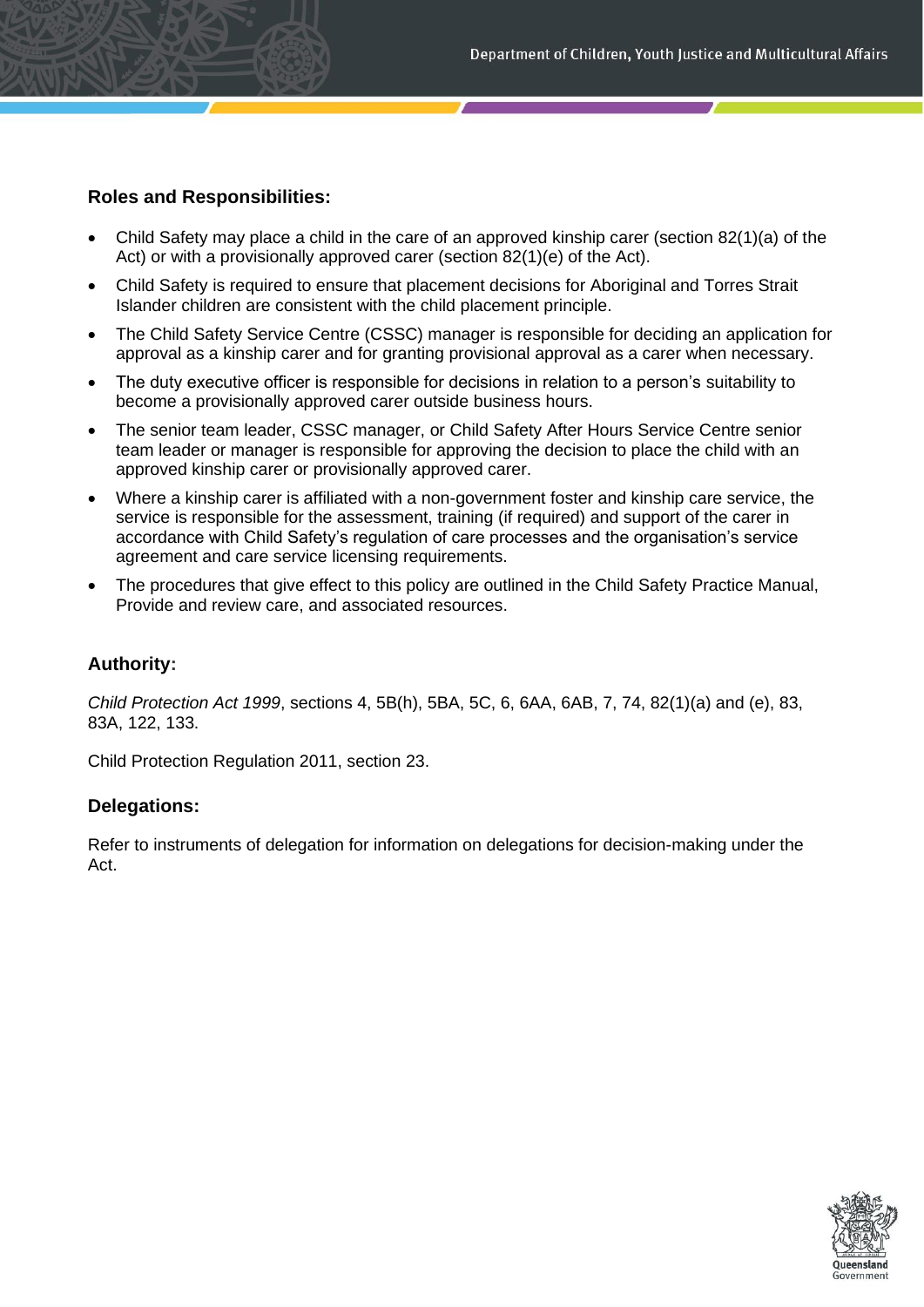| <b>Records File No.:</b>                                                     | Not applicable                      |
|------------------------------------------------------------------------------|-------------------------------------|
| Date of approval:                                                            | 20 April 2022                       |
| Date of operation:                                                           | 20 April 2022                       |
| Date to be reviewed:                                                         | 20 April 2025                       |
| Office:                                                                      | <b>Investment and Commissioning</b> |
| <b>Contact:</b>                                                              | <b>Tertiary Care and Support</b>    |
| Links:                                                                       |                                     |
| Links:                                                                       |                                     |
| <b>Procedures</b>                                                            |                                     |
| <b>Child Safety Practice Manual</b>                                          |                                     |
| <b>Related policies</b>                                                      |                                     |
| Carer debt (FPA024.1)                                                        |                                     |
| Carer learning and support (457)                                             |                                     |
| Carer participation (460)                                                    |                                     |
| Complex Support Needs Allowance (612)                                        |                                     |
| Decisions about Aboriginal and Torres Strait Islander children (641)         |                                     |
| Dual payment of carer allowances (289)                                       |                                     |
| Expenses - Fortnightly Caring Allowance and interstate foster payments (365) |                                     |
| Foster care training (383)                                                   |                                     |
| High support needs allowance (296)                                           |                                     |
| Participation by children and young people in decision-making (369)          |                                     |
| Permanency planning (594)                                                    |                                     |
| Placement of children in care (578)                                          |                                     |
| Regional remote loading for carers (379)                                     |                                     |
| Responding to concerns about the standards of care (326)                     |                                     |